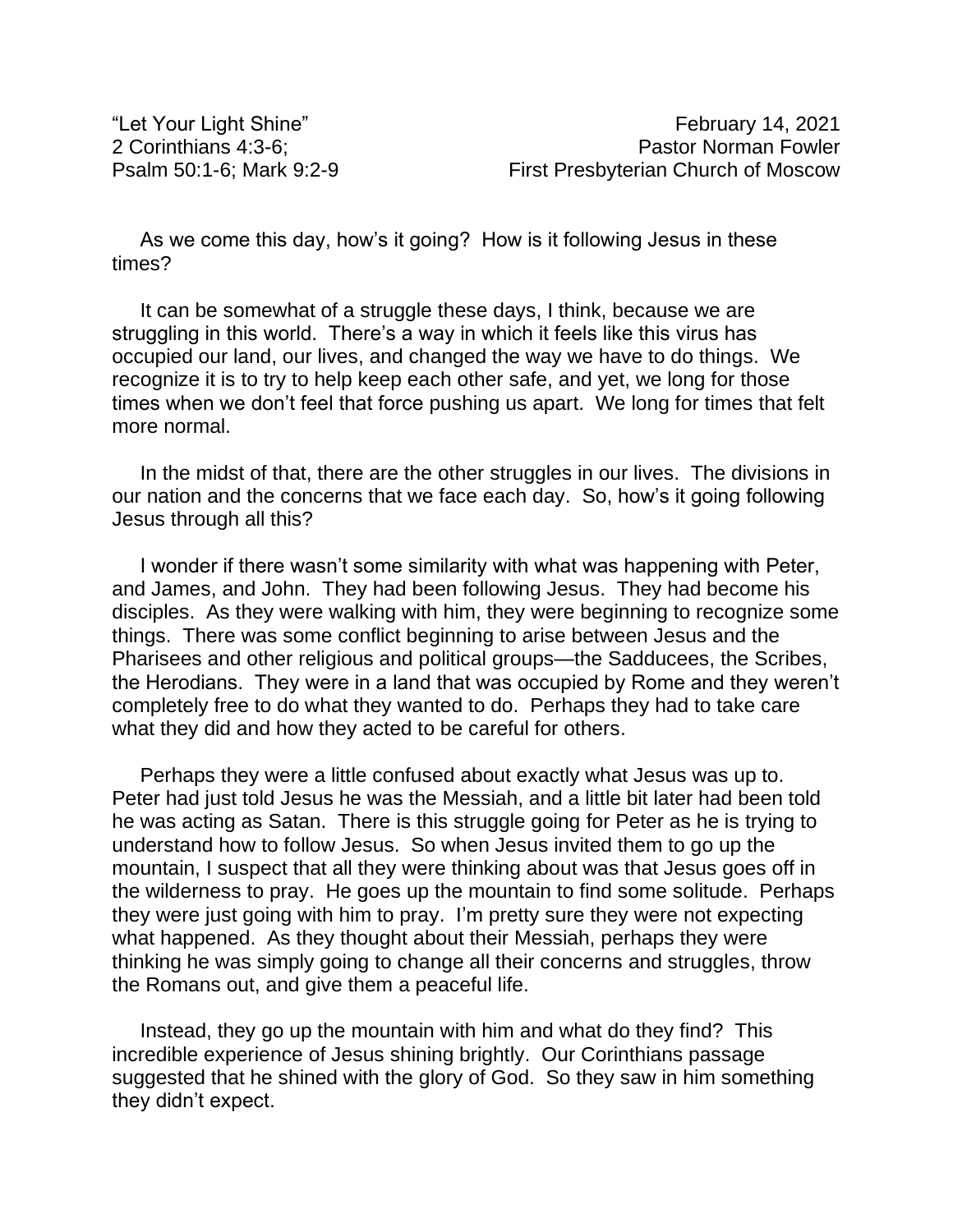As Jesus revealed the righteousness of God and the power of God through that transfiguration, it was a bit overwhelming for the disciples. Then, Moses and Elijah showed up. This is an incredible experience for these disciples. I wonder if, in seeing Elijah and Moses, they were reminded that there are good folks who do God's will, and that they had those folks in their own history. Perhaps somehow this was a reminder that in Jesus they were seeing this again. They were seeing God come among them. They were seeing a way in which the peace, power, and purpose of God was being given to them.

It was a moment that was overwhelming. Peter was terrified, and yet, he felt the necessity of speaking. Since he was terrified, it must have been somewhat of a habit, a way of dealing with an unusual situation. Perhaps it was a habit that came from the ways he dealt with situations. It's interesting what he said. The first thing he said was, "Lord, it's good for us to be here." That habit of interjecting our own way of seeing things, of trying to bring ourselves up to being on par with or giving advice to a situation. This is one of those overwhelming situations, and yet, that habit seemed to flow out of Peter.

First he wanted to assess the situation and give his opinion of how it was. It was good for them to be there. Then, he wanted to be able to do something. He wanted to be able to build some tabernacles, some tents for those who were there. Perhaps it was a way of saying, "This situation is a little overwhelming. Let's contain you guys. We don't really want you to go away, but it's overwhelming." In any case, he wanted to *do* something. It feels so human. First to want to bring ourselves into the situation and show that we have something to offer, to say, to engage, and make ourselves part of what's going on, and maybe even show some control in the situation, to be right. And then, that need to do something. To be able to show that we can solve a problem, move to do something.

It's amazing that when the cloud comes over, first it identifies for them who Jesus is—the Son of God, the Beloved. It makes me wonder how often we really struggle even with Jesus. Telling him, "It's good for us to be here. We've got something to say. We've got something you should listen to. We understand how you should do this. If you would just do this a little differently." That identification of Jesus as God's son should elevate his status a bit.

The second part of what God says is, "Listen to him." I wonder if for someone like Peter—who seemed to have that habit of wanting to interject his opinion, his way, his "good for us to be here," his assessment of the situation, what he might offer—to sit back and simply listen to Jesus, to pay attention. This idea of listening means listening with comprehension. Sometimes when we are talking with others it is so easy to not really be listening, but to be thinking about what